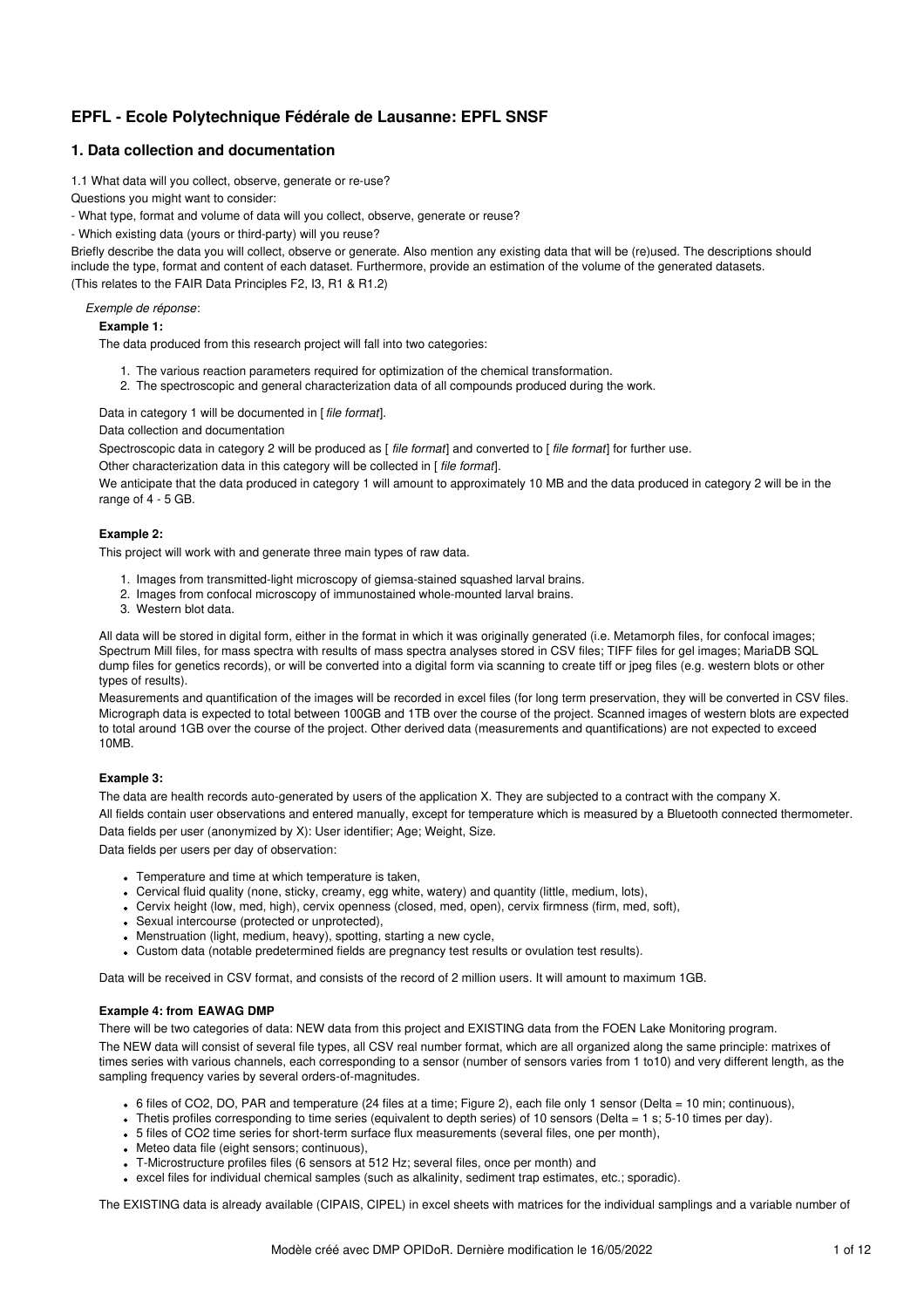parameters (~10 to ~25). The EXISTING data will not be modified and remains with the organizations. We will keep a copy on our computers during the project. We anticipate the data produced in category 1 to amount to several hundred MB for the moored and profiled sensor files and ~100 GB for the T-microstructure profiles; the EXISTING data in category 2 is in the range of ~20 MB.

*Recommandations*:

# **EPFL recommendations**

For each dataset in your project, **including data you might re-use**, mention:

- **Data type**: briefly describe categories of datasets you plan to generate or use, and their role in the project (code and scripts are considered as data) [*See EPFL Library [FastGuide](https://infoscience.epfl.ch/record/265349?&ln=en) #04 "File formats"* ]
- **Data origin** if you are reusing existing data (yours or third-party one). Add the reference of the source if relevant
- **Format of raw data** (as created by the device used, by simulation or downloaded):open standard formats should be preferred, as they maximize [reproducibility](https://researchdata.epfl.ch/wp-content/uploads/2018/05/Recommended_DataFormats_-2018_03_05_Final.pdf) and reuse by others and in the future [*see EPFL Library [FastGuide](https://infoscience.epfl.ch/record/265349?&ln=en) #04 "File formats" or List of recommended file formats*]
- **Format of curated data** (if applicable): open standard formats should be preferred [see *EPFL Library [FastGuide](https://infoscience.epfl.ch/record/265349?&ln=en) #04 "File formats" or List of [recommended](https://researchdata.epfl.ch/wp-content/uploads/2018/05/Recommended_DataFormats_-2018_03_05_Final.pdf) file formats* ]
- **Estimation of volume of raw and curated data**

1.2 How will the data be collected, observed or generated?

Questions you might want to consider:

- What standards, methodologies or quality assurance processes will you use?

- How will you organize your files and handle versioning?

Explain how the data will be collected, observed or generated. Describe how you plan to control and document the consistency and quality of the collected data: calibration processes, repeated measurements, data recording standards, usage of controlled vocabularies, data entry validation, data peer review, etc.

Discuss how the data management will be handled during the project, mentioning for example naming conventions, version control and folder structures. (This relates to the FAIR Data Principle R1)

*Exemple de réponse*:

#### **Example 1:**

The reaction conditions will be recorded and collated using a spreadsheet application and named according to each generation of reaction as follows:

ProjectW\_ReactionX\_GenerationY\_ScientistZ\_YYYYMMDD\_HHmm.csv

The various experimental procedures and associated compound characterization will be written up using the Royal Society of Chemistry standard formatting in a Word document, each Word document will also be exported to PDF-A. The associated NMR spectra will be collated in chronological order in a PDF-A document.

#### **Example 2:**

All samples on which data are collected will be prepared according to published standard protocols in the field [ *cite reference*]. Files will be named according to a pre-agreed convention. The dataset will be accompanied by a README file which will describe the directory hierarchy.

Each directory will contain an INFO.txt file describing the experimental protocol used in that experiment. It will also record any deviations from the protocol and other useful contextual information.

This should allow the data to be understood by other members of our research group and add contextual value to the dataset should it be reused in the future.

# **Example 3:**

Experiments will include appropriate controls to ensure validity [ *brief description*]. Data consistency will be assessed by comparing repeated measures.

### **Example 4:**

Quality of analytical data will be guaranteed through calibration of devices, repetition of experiments, comparison with literature/internal standards/previous data, by a peer review.

#### **Example 5:**

All experimental data will be automatically imported into the institutional electronic Laboratory Information System (LIMS) from the measurement device. Methods and materials will be recorded using the institutional Electronic Lab Notebook (ELN).

### **Example 6:**

The experimental records and observations are recorded by hand-written notes followed by digitization (scanning). The analytical data are collected by the instruments that generated them; they are processed by the native programs [*please specify program name, version and file format*] associated with the instruments. A periodic quality control process will be applied to remove errors and redundancies. Errors include for example incorrect handling and machine malfunction. The quality control process will be documented.

The quality of experimental records and observations will be controlled by repeating experiments.

For NMR and X-ray, the data collection is done through instrument standardised data acquisition programs. For E-chem, UV-Vis, IR, GC, GC-MS, lab-standardized protocols will be used.

#### **Example 7: from EAWAG DMP**

The data from the moored sensors is sensor-internally stored and recovered every two months, when sensors will be cleaned and recalibrated if data indicates quality loss.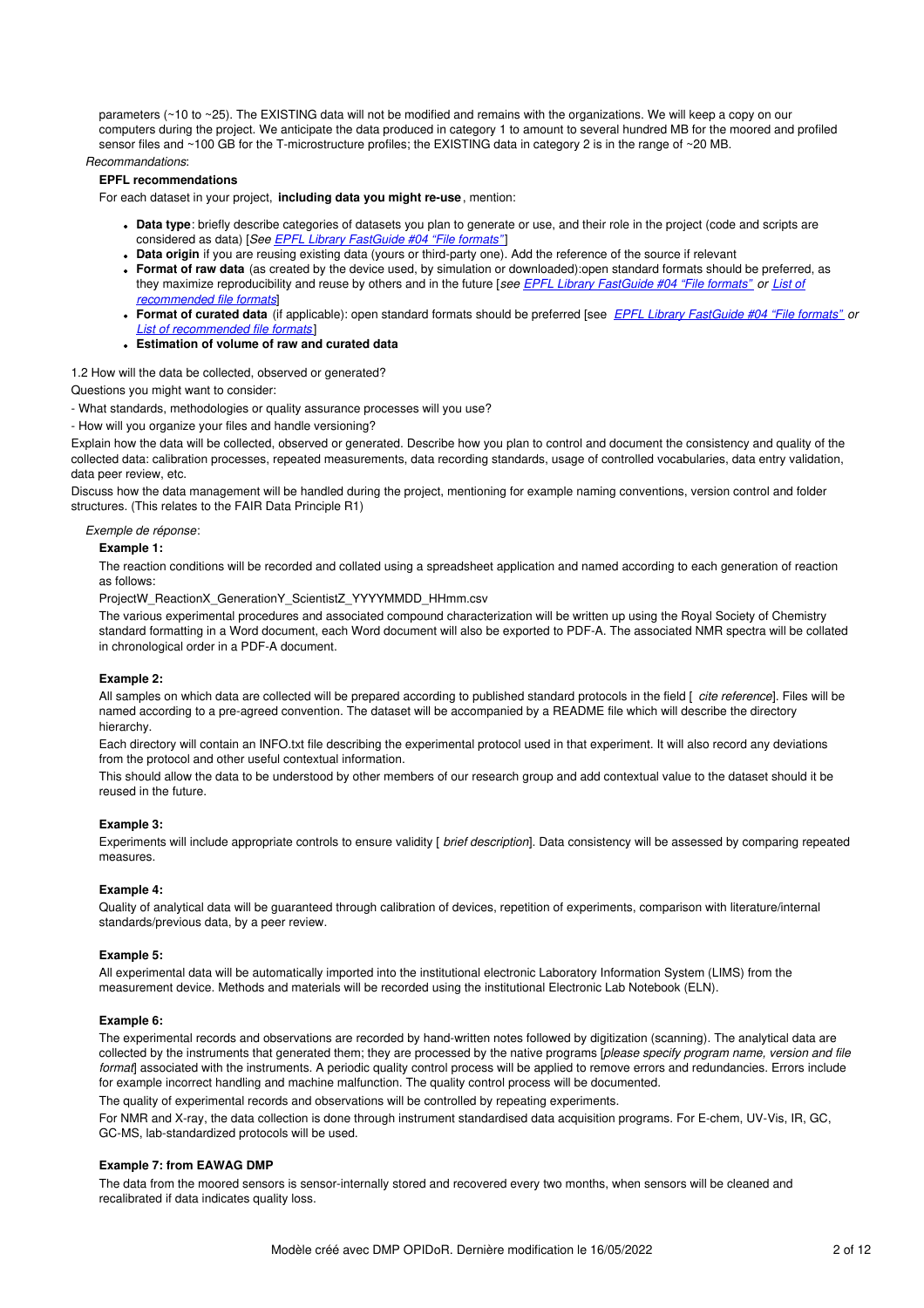The CO2 sensors will be cross calibrated against atmospheric pressure.

The DO and PAR sensors in the mooring will be compared to profiled sensors and deviations detected.

Temperature sensors are extremely stable and are only calibrated before and after the two years using the laboratory temperature bath which is calibrated against the Office of Metrology in Bern every few years to 0.001 oC.

The Thesis sensor data is transmitted when surfacing via GSM communication system directly to the lab where sensors deterioration is weekly checked. The instrument will be retrieved every month and sensors cleaned.

The optical sensors will be calibrated according the manual every six months.

The T-microstructure sensors do not need calibration as the data is matched to (very accurate) CTD temperature. Small T shifts are irreverent, as only the spectra matter.

The sensors deterioration (or frequency loss) will visually be checked and is seen in the quality of the Batchelor spectra.

The very simple structure of the CSV files holding the raw data will be documented in a plain text README file. This file, and all raw data files as they become available, will be uploaded to the Eawag Research Data Institutional Collection into one "data package", which is annotated with general metadata. Copies of the raw data files as well as set of calibrated, quality-controlled files stored on the group computers at EPFL will be organized in a folder structure that is also documented in a README file. At the end of the project, the entire set of calibrated, quality-controlled files will be annotated and stored on the Eawag institutional repository as well.

# *Recommandations*:

# **EPFL recommendations**

What standards, methodologies or quality assurance processes will you use? For **each dataset** in your project (including data you might re-use) mention:

- the use of EPFL core facility services (specify their certifications, if any),
- whether you follow double blind procedures (define it),
- the use of standards or internal procedures; describe them briefly.

If you are working with **personal data**, confirm the following:

- have the subjects of your data collection (persons) been fully informed (what data do you collect, what will you do with the data, and who will receive it; when will they be deleted) and have the subjects given their informed consent?
- have the subjects of your data collection (persons) been informed about their rights on information, data deletion and data correction?

How will you organize your files and handle versioning?

Indicate and describe the tools you will use in the project. You may rely on the following tools depending on your needs:

**Naming convention**, i.e. the structure of folders and file names you will use to organize your data.

*For example: Project\_Experiment\_Scientist\_YYYYMMDD\_HHmm\_Version.format (concretely: Atlantis\_LakeMeasurements\_Smith\_20180113\_0130\_v3.csv)*

- **Code revision management system**, such as [Git](mailto:https://git-scm.com/). Several Git servers are available for ETH domain: [ch](https://c4science.ch/), [gitlab.epfl.ch](http://gitlab.epfl.ch/), [gitlab.ethz.ch](https://gitlab.ethz.ch/).
- **Data management system**, such as an Electronic Laboratory Notebook / Laboratory Information System (ELN/LIMS). Within ETH domain, examples of used ELN/LIMS: [openBIS](https://openbis-eln-lims.ethz.ch/), [SLims](http://lsis.epfl.ch/page-140284-en.html).

Contact for assistance: EPFL Research Data Library team [researchdata@epfl.ch](mailto:researchdata@epfl.ch)

1.3 What documentation and metadata will you provide with the data?

Questions you might want to consider:

- What information is required for users (computer or human) to read and interpret the data in the future?

- How will you generate this documentation?

- What community standards (if any) will be used to annotate the (meta)data?

Describe all types of documentation (README files, metadata, etc.) you will provide to help secondary users to understand and reuse your data. Metadata should at least include basic details allowing other users (computer or human) to find the data. This includes at least a name and a persistent identifier for each file, the name of the person who collected or contributed to the data, the date of collection and the conditions to access the data.

Furthermore, the documentation may include details on the methodology used, information about the performed processing and analytical steps, variable definitions, references to vocabularies used, as well as units of measurement.

Wherever possible, the documentation should follow existing community standards and guidelines. Explain how you will prepare and share this information. (This relates to the FAIR Data Principles I1, I2, I3, R1, R1.2 & R1.3)

### *Exemple de réponse*:

# **Example 1:**

The data will be accompanied by the following contextual documentation, according to standard practice for synthetic methodology projects:

- 1. Spreadsheet documents which detail the reaction conditions.
- 2. Text files which detail the experimental procedures and compound characterization.

Files and folders will be named according to a pre-agreed convention *YXZ* [please state your convention], which includes for each dataset, identifications to the researcher, the date, the study and the type of data (see section 1.2).

The final dataset as deposited in the chosen data repository will also be accompanied by a README file listing the contents of the other files and outlining the file-naming convention used.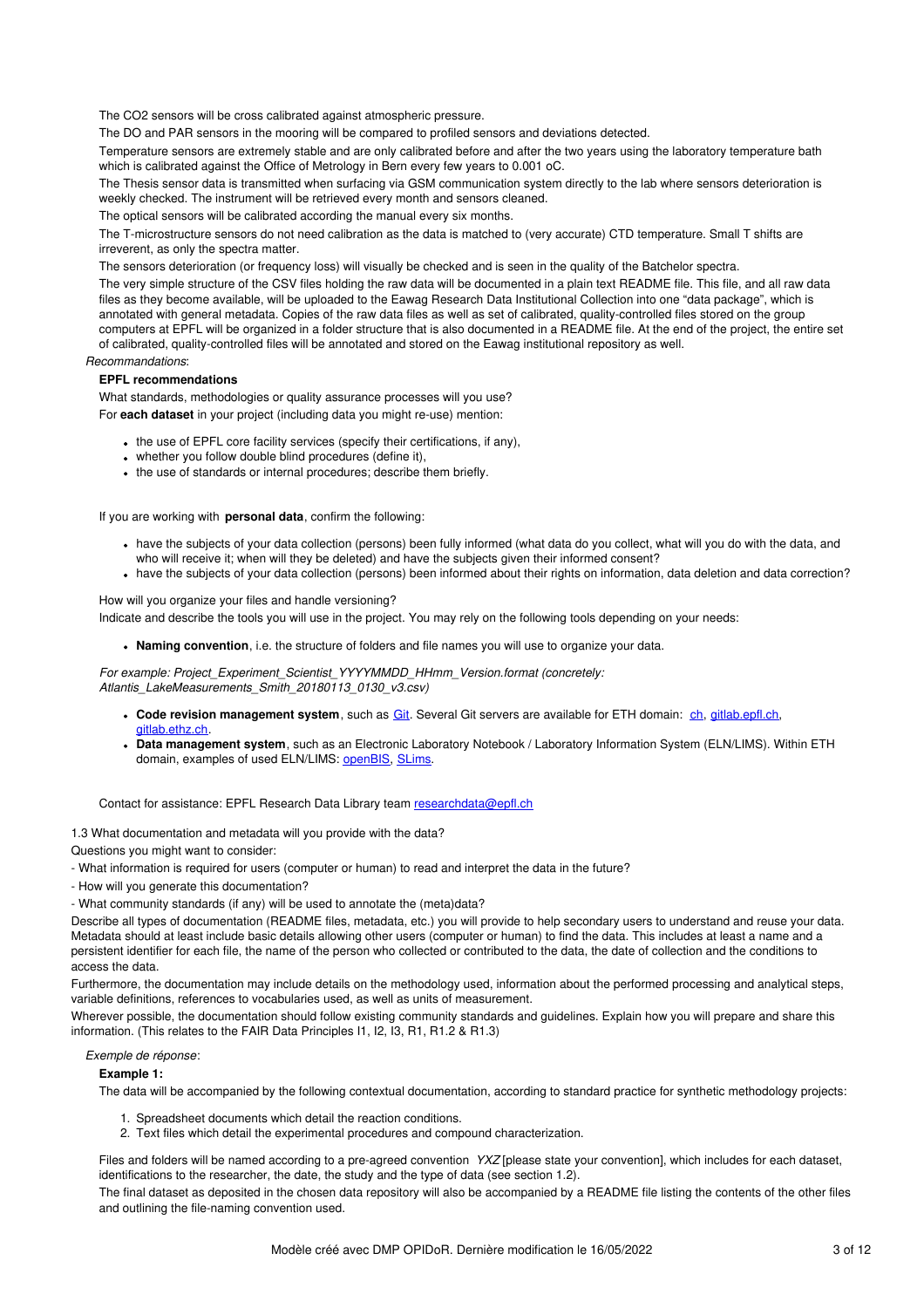### **Example 2:**

Metadata will be tagged in XML using the Data Documentation Initiative (DDI) format. The codebook will contain information on study design, sampling methodology, fieldwork, variable-level detail, and all information necessary for a secondary analyst to use the data accurately and effectively.

It will be responsibility of:

- each researcher to annotate data with metadata,
- the Principal Investigator to check weekly (during the field season, monthly otherwise) with all participants to assure data is being properly processed, documented, and stored.

### **Example 3:**

IFS and OpenIFS model integrations will be run and standard meteorological and computing performance data output will be generated. Both will be run at ECMWF, and only performance data will be made available to the public. The meteorological output will be archived in MARS, as it is standard research experiment output. The data will be used for establishing research and test code developments, and will enter project reports and generally accessible publications. The IFS will not be made available, OpenIFS is available through a dedicated license.

IFS meteorological output (incl. metadata) and format follows the World Meteorological Organization (WMO) standards. Compute performance (benchmark) output will be stored and documented separately. Data will be in ASCII and maintained locally. The output will be reviewed internally, and the ECMWF facilities allow reproduction of this output if necessary.

#### **Example 4:**

Two types of metadata will be considered within the frame of the project [ *name of the project*]: that corresponding to the project publications, and to the published research data.

In the context of data management, metadata will form a subset of data documentation that will explain the purpose, origin, description, time reference, creator, access conditions and terms of use of a data collection.

The metadata that would best describe the data depends on the nature of the data. For research data generated in project [ *name of the project*], it is difficult to establish a global criteria for all data, since the nature of the initially considered data sets will be different, so that the metadata will be based on a generalised metadata schema as the one used in Zenodo, which includes elements such as:

- Title: free text
- Creator: Last name, first name
- Date
- Subject: Choice of keywords and classifications
- Description: Text explaining the content of the data set and other contextual information
- needed for the correct interpretation of the data,
- Format: Details of the file format,
- Resource Type: data set, image, audio, etc.,
- Identifier: DOI,
- Access rights: closed access, embargoed access, restricted access, open access.

Additionally, a readme.txt file could be used as an established way of accounting for all the files and folders comprising the project and explaining how all the files that make up the data set relate to each other, what format they are in or whether particular files are intended to replace other files, etc.

#### **Example 5: from EAWAG DMP**

For every data stream (sequences of identical data files) over the entire 2-year period of data acquisition a README File will be generated which contains: (a) the sensors used (product, type, serial number), (b) the temporal sequence of the sensors (time and location, sampling interval), (c) the observations made during maintenance and repairs, and (d) details on the physical units, as well as the calibration procedure and format. This is a standard procedure which we have used in the past.

#### *Recommandations*:

#### **EPFL recommendations**

Indicate all the information required in order to be able to read and interpret the data (context of data) in the future. General documentation of the data is often compiled into a plain text or [markdown](https://en.wikipedia.org/wiki/Markdown) README file. These formats may be opened by any text editor and are future proofed.

Also check EPFL Library Fastguide #05 ["Metadata"](https://infoscience.epfl.ch/record/265349?&ln=en).

In addition, for each data type:

• Provide the **metadata standard** used to describe the data (for concrete examples see: Research Data Alliance Metadata [Standards](http://rd-alliance.github.io/metadata-directory/standards/) Directory).

If no appropriate (discipline oriented) existing standard is available, you may describe the *ad hoc* metadata format you will use in this section.

Metadata may also be embedded in the data (e.g. embedded comments for code). Or, when for example using Hierarchical Data Format [HDF5](https://portal.hdfgroup.org/display/HDF5/HDF5), arbitrary machine readable metadata can be included directly at any level.

(Metadata refers to "data about data", i.e., it is the information that describes the data that is being published with sufficient context or instructions to be intelligible for other users. Metadata must allow a proper organization, search and access to the generated information and can be used to identify and locate the data via a web browser or web based catalogue).

- Describe:
- the **software** (including its **version**) used to produce the data and the software used to read it (they can be different),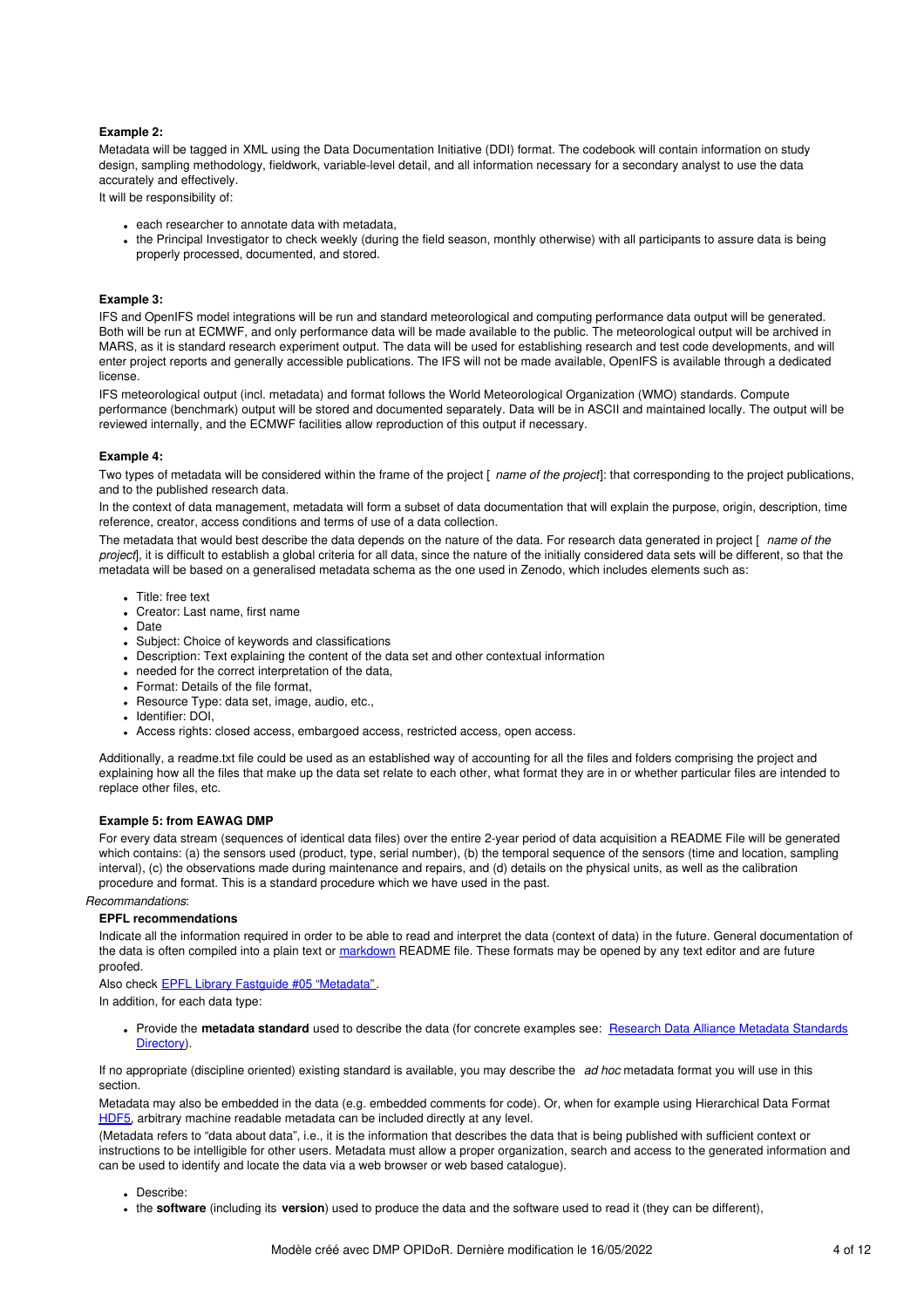• the format and corresponding filename extension and its version (if possible).

The used software should be archived along with the data (if possible, depending on the software license).

- Describe the automatically generated metadata, if any.
- Provide the data analysis or result together with the raw data, if possible.

Additional information that are helpful in a README file:

- description of the used **software**,
- description of the used **system environment**,
- description of relevant **parameters** such as:
- geographic locations involved (if applicable)
- all relevant information regarding production of data.

Contact for assistance: EPFL Research Data Library team [\(researchdata@epfl.ch](mailto:researchdata@epfl.ch))

# **2. Ethics, legal and security issues**

#### 2.1 How will ethical issues be addressed and handled?

Questions you might want to consider:

- What is the relevant protection standard for your data? Are you bound by a confidentiality agreement?

- Do you have the necessary permission to obtain, process, preserve and share the data? Have the people whose data you are using been informed or did they give their consent?

- What methods will you use to ensure the protection of personal or other sensitive data?

Ethical issues in research projects demand for an adaptation of research data management practices, e.g. how data is stored, who can access/reuse the data and how long the data is stored. Methods to manage ethical concerns may include: anonymization of data; gain approval by ethics committees; formal consent agreements. You should outline that all ethical issues in your project have been identified, including the corresponding measures in data management. (This relates to the FAIR Data Principle A1)

#### *Exemple de réponse*:

#### **Example 1:**

This project will generate data designed to study the prevalence and correlates of DSM III-R psychiatric disorders and patterns and correlates of service utilization for these disorders in a nationally representative sample of over 8000 respondents. The sensitive nature of these data will require that the data be released through a restricted use contract, to which each respondent will give explicit consent. An ethical authorization will be obtained from the cantonal ethics committee for this project.

### **Example 2:**

All data are anonymized, and as such, we are in line with the Swiss Federal Act on Data Protection as described on the page of the Swiss Federal Data Protection and Information Commissioner (Préposé Fédéral à la Protection des Données et à la [Transparence,](https://www.edoeb.admin.ch/edoeb/en/home.html) PFPDT).

#### **Example 3:**

The project respects all the constraints and requirements as laid down in the Swiss Federal Act on Data Protection and supervised by the Swiss Federal Data Protection and Information [Commissioner](https://www.edoeb.admin.ch/edoeb/en/home.html).

Indeed, as the finality of the project does not relate to individuals and the published results do not allow to identify the participants nominative, we have communicated with all participants giving them the following basic information:

- Author/ Responsible person
- IType and extent of collected/processed data
- Objectives of the processing
- Any communication to be made to third-parties /recipients categories / planned trans borders communications, with all necessary guaranties related to the article 6 of the Federal Act on Data [Protection](https://www.admin.ch/opc/fr/classified-compilation/19920153/index.html#a6) (Loi sur la Protection des Données, LPD )
- The facultative nature of the participation to this project and the possibility to resign at all times
- The consequences, if any, in case of refusal to participate (No inconvenience should result)
- Access and correction rights

### **Example 4:**

The project is a medical research project and respects all the rules and regulations laid down in the Swiss Federal Act on Data Protection and supervised by the Swiss Federal Data Protection and Information [Commissioner](https://www.edoeb.admin.ch/edoeb/en/home.html). We are only using and processing data for individuals who have given their explicit consent.

# **Example 5: from EAWAG DMP**

Dataset X was obtained from the BAFU and is subject to a confidentiality agreement to keep information about the sampling locations secret. We are allowed to share this information among researchers involved in the project. The dataset is being stored in a location to which only project member have access. Please refer to [Section](https://opendata.eawag.ch/dmp/Eawag_SNSF_DMP_Guide.html#section2-2) 2.2 for technical details about access restrictions. All project members will be informed about sensitivity of this data and agree not to copy it to other places. This dataset and intermediate datasets containing the sampling locations will be excluded from the data package published along with the final report and replaced with instructions about how to obtain them from the BAFU.

*Recommandations*: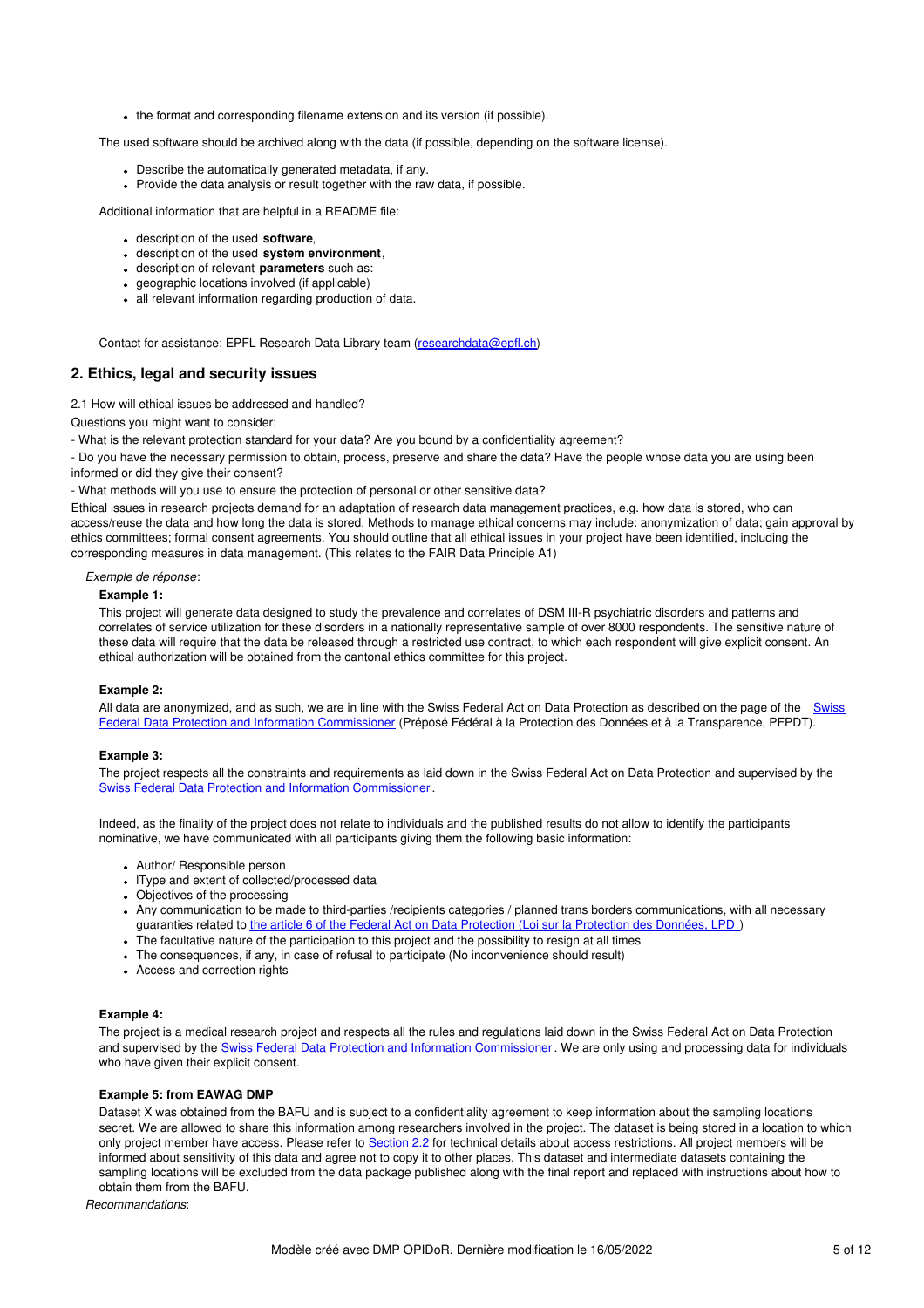### **EPFL recommendations**

Take a look at EPFL Library Fastguide #08 "Personal Data [Management"](https://infoscience.epfl.ch/record/265349?&ln=en). If you need any help, you can contact EPFL Research *Office (research@epfl.ch).*

### **Description and management of ethical issues**

Describe which **ethical issues** are involved in the research project (for example, human participants, collection/use of biological material, privacy issues (confidential/sensitive data), animal experiments, dual use technology, etc.).

For more information, see the EPFL [Research](https://www.epfl.ch/research/ethic-statement/compliance/) Ethics website.

- Explain how these ethical issues will be managed, for example:
	- The necessary ethical authorizations will be obtained from the competent ethics committee.
	- . Informed consent procedures will be put in place.
	- Personal/sensitive data will be anonymized.
	- Access to personal/sensitive data will be restricted.
	- Personal/data will be stored in a secure and protected place.
	- Protective measures will be taken with regard to the transfer of data and sharing of data between partners.
	- Sensitive data is not stored in cloud services (e.g. data related to individuals, data under a non-disclosure agreement, data injuring third party rights or legal expertise).

Please check if your project involves data relating to (in bold) one of the following ethical issues:

- Human participants (this includes all kinds of human participation, incl. non-medical research, e.g. surveys, observations, tracking the location of people)
- Human cells/tissues
- Human embryonic stem cells
- A clinical trial
- The collection of personal/sensitive/confidential data
- Animal experimentation
- Developing countries (access and benefit sharing)
- Environmental and/or health and safety issues (for example, a negative impact on the environment and/or on the health and safety of the researchers)
- The potential for military applications (dual-use technology).

If you consider that there are no ethical issues in your project, you can use the following statement:

"There are no ethical issues in the generation of results from this project".

#### **Ethical authorizations:**

If your project involves **human subjects**, an ethical authorization from either the cantonal ethics commission or the institutional ethics commission (EPFL-HREC) is needed. This depends on whether your project is invasive/non-invasive and whether or not health-related data is collected/used.

More information can be found on the EPFL [Research](https://www.epfl.ch/research/ethic-statement/compliance/) Ethics website or contact the Research Office in case of doubt which ethics commission is the competent authority to review the project [\(research@epfl.ch](mailto:research@epfl.ch)).

- For research involving work with **human cells/tissues**, a description of the types of cells/tissues used in the project needs to be provided, together with copies of the accreditation for using, processing or collecting the human cells or tissues. Please also see: <https://www.epfl.ch/research/ethic-statement/compliance/>.
- Research which involves the **collection or use of personal data** needs to be reviewed by the cantonal ethics commission or the institutional EPFL ethics committee (depending on what kind of data is involved). For more information, see the relevant page on the EPFL [Research](https://www.epfl.ch/research/ethic-statement/compliance/) Ethics website or contact the Research Office ([research@epfl.ch](mailto:research@epfl.ch)).
- If **animal experiments** are conducted in the context of the research project, an authorization of the cantonal veterinarian office is needed. (See also: <https://www.epfl.ch/research/ethic-statement/compliance/>).
- **Dual-purpose technologies** (civil and military): At EPFL, transfer of knowledge, software, demonstrators or prototypes could fall under the scope of the Federal Act on the Control of Dual-Use Goods, Specific Military Goods and Strategic Goods (Goods Control Act, CGA) and its Ordinance (OCB) in the context of technology transfer or research proposals, but also in informal personal contacts. Before transmission of information, research results, prototypes etc. to a company, person or institution (even academic) outside of Switzerland, it must be checked whether the data/information to be transmitted are apt to authorization.
- Please see: <https://www.epfl.ch/research/ethic-statement/compliance/> and/or contact the EPFL Legal Counsels of the Technology Transfer Office (TTO) [\(research@epfl.ch](mailto:research@epfl.ch)).

Research that may have a **negative impact on the environment**, for example research with Genetically Modified Organisms (GMO), requires an authorization from the Federal Office for the Environment [\(FOEN](http://www.bafu.admin.ch/?lang=en)). If the research project has a negative impact on the **health and safety of the researchers** involved (for example if the research proposal involves the use of elements that may cause harm to humans), authorizations for the processing or possession of harmful materials must be requested. More information can be obtained from the EPFL Safety, Prevention and Health Domain ([DSPS](https://www.epfl.ch/campus/security-safety/en/home/)) and <https://www.epfl.ch/research/ethic-statement/compliance/>.

Contact for assistance: EPFL Research Office ( [research@epfl.ch](mailto:research@epfl.ch))

2.2 How will data access and security be managed?

Questions you might want to consider:

- What are the main concerns regarding data security, what are the levels of risk and what measures are in place to handle security risks?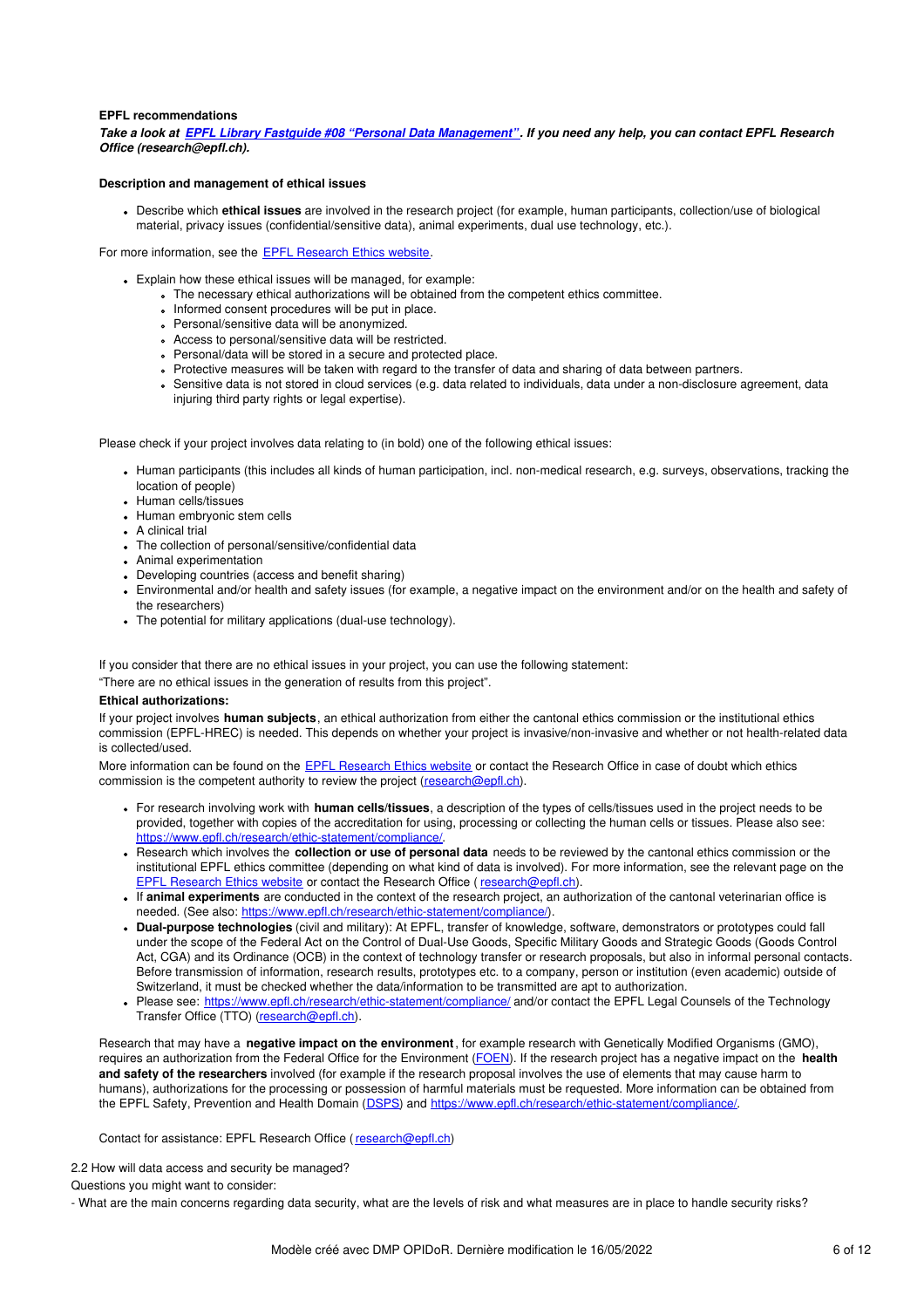- How will you regulate data access rights/permissions to ensure the security of the data?

- How will personal or other sensitive data be handled to ensure safe data storage and transfer?

If you work with personal or other sensitive data you should outline the security measures in order to protect the data. Please list formal standards which will be adopted in your study. An example is ISO 27001-Information security management. Furthermore, describe the main processes or facilities for storage and processing of personal or other sensitive data. (This relates to the FAIR Data Principle A1)

#### *Recommandations*:

#### **EPFL recommendations**

### Take a look at EPFL Library Fastguide #08 "Personal Data [Management"](https://infoscience.epfl.ch/record/265349?&ln=en). If you need any help, you can contact EPFL Research *Office (research@epfl.ch).*

The main concerns regarding data security are data availability, integrity and confidentiality.

- Define whether:
- the level of the data availability risk is: low/medium/high.
- . the level of data integrity risk is: low/medium/high.
- the level of data confidentiality is: low/medium/high.
- You may choose some of the following options:
- *Regarding anonymization / encryption:*
- All personal data will be anonymized in such a way that it will be impossible to attribute data to specific persons.
- All personal data will be pseudonymized. The correspondence table will be encrypted and access restricted to the project leader.
- All sensitive data will be encrypted and encryption keys will be managed only by authorized employees.
- Sensitive data transfers will be end-to-end encrypted.
- *Regarding access rights:*
- Sensitive data will be accessible only by authorized participants to the project. The list of authorized participants will be managed by...
- Data access rules will be detailed in before starting the project.
- Access to the data/database will be logged, thus each access is traceable.
- Access to laboratory and offices will be restricted to authorized persons. The list of authorized persons will be managed by…

*Regarding storage and back-up:*

1 - Have you planned on where to store your data?

 $\Box$  Ves  $\Box$  No

2 – If no, contact [researchdata@epfl.ch](mailto:researchdata@epfl.ch) to request help for storage for research data

3 – If you plan to use the central storage facilities (NAS.epfl.ch), have you checked the price for your necessary storage from the VPSI? ☐ Yes ☐ No

4 – Are you planning on using another storage system?

 $\Box$  Yes  $\Box$  No

- 5 If yes, have you checked:
- □ The pricing?
- □ The confidentiality?

□ The ability and conditions to transfer your data to another location?

See also EPFL Library FastGuide #03 "Cost of Research Data [Management"](https://infoscience.epfl.ch/record/265349?&ln=en) and EPFL Library Cost Calculator for Data [Management](https://rdmepfl.github.io/costcalc/). Contact for assistance: EPFL: Research Data Library team ( [researchdata@epfl.ch](mailto:researchdata@epfl.ch))

#### *Exemple de réponse*:

## **Example 1:**

The data will be processed and managed in a secure non-networked environment using virtual desktop technology.

#### **Example 2:**

All interviewees and focus group participants will sign a Consent form agreed to by the School ethics committee. We have guaranteed anonymity to our interviewees and focus group participants. Therefore we will not be depositing .wav files as this would compromise that guarantee. However, anonymised transcripts of the interviews and focus groups will be deposited. We will make sure consent forms make provision for future sharing of data. All identifying information will be kept in a locked filing cabinet and not stored with electronic files.

### **Example 3:**

Data will be stored on the centralized file storage system managed by our institutional or school [ *please specify, e.g. life sciences or basic sciences*] IT department. The access to the data is managed through the EPFL identity management system, which is a secured system following the best practices in terms of identity management. Our central storage facility has redundancy, mirroring and is monitored.

#### **Example 4: from EAWAG DMP** (modified from see below)

Research records will be kept confidential, and access will be limited to the PI, primary research team members, and project participants. Data will be housed on a local server controlled by the PI, and will be accessible via SSH and VPN. Data containing identifiable information, or information covered by an NDA, will be held in an encrypted format (symmetric, AES256, key on local server, passphrase only know to PI and primary research team members).

### **Example 5: from EAWAG DMP**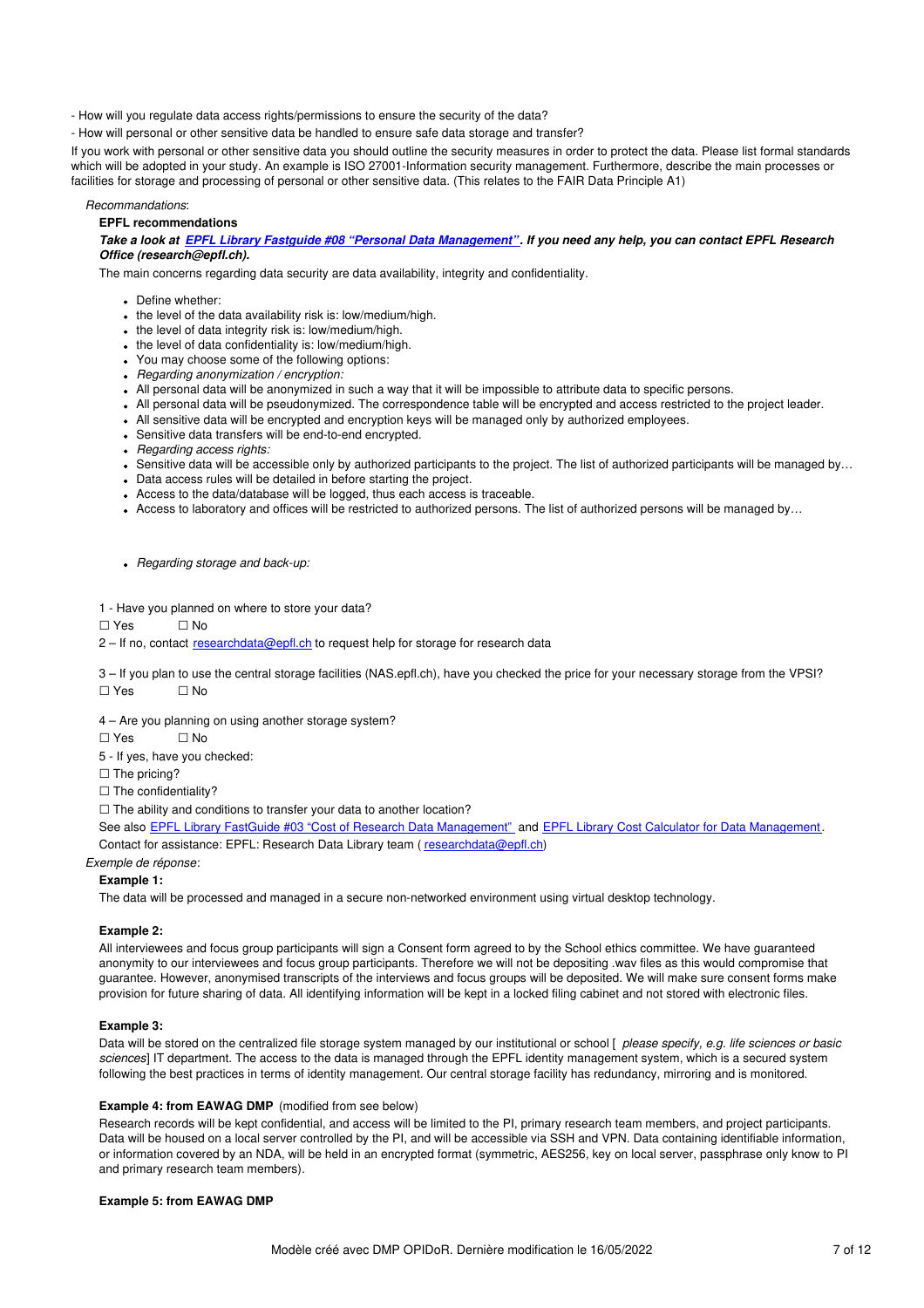The data we are generating, processing and storing in this project does not pose a particular data security risk. Day-to-day work is conducted on standard-issue workstations in the EPFL-environment with standard enterprise-grade access control. The EPFL network is a secured system following the best practices in terms of identity management and central storage facility has redundancy, mirroring and is monitored. At different stages, data will be stored in the Eawag Institutional Collection (see section 1.3). This system is accessible only from within the Eawag network and is comprised of several virtualized Linux systems that receive real-time security patches. Access control is handled according to recognized best practices of server administration.

"Notoriously Toxic", NEH ODH Start-up Grant, Level 1:

[https://www.neh.gov/files/dmp\\_from\\_successful\\_grants.zip](https://www.neh.gov/files/dmp_from_successful_grants.zip)

2.3 How will you handle copyright and Intellectual Property Rights issues?

Questions you might want to consider:

- Who will be the owner of the data?

- Which licenses will be applied to the data?

- What restrictions apply to the reuse of third-party data?

Outline the owners of the copyright and Intellectual Property Right (IPR) of all data that will be collected and generated including the licence(s). For consortia, an IPR ownership agreement might be necessary. You should comply with relevant funder, institutional, departmental or group policies on copyright or IPR. Furthermore, clarify what permissions are required should third-party data be re-used. (This relates to the FAIR Data Principles I3 & R1.1)

### *Recommandations*:

#### *If you need any help, you can contact EPFL Research Office (research@epfl.ch).*

Attaching a clear license to a publicly accessible dataset allows other to know what can legally be done with its content. When copyright is applicable, Creative [Commons](https://creativecommons.org/) licenses are recommended. This applicability of copyright goes to data which has itself a creative content (e.g. photos) or databases which are the result of a creative work (e.g. artistic collection of data) as well as to final data, which underlies scientific publications. However, a database composed of raw data with engineering values (temperatures, resistances, voltages…) would not qualify as copyrightable. Creative Commons licenses are not recommended for software.

Regarding code licenses, you can use:

- [GNU-GPL](https://www.gnu.org/licenses/gpl-3.0.fr.html) (Open Software)
- **[Apache](http://www.apache.org/licenses/) 2.0** (smaller codes, libraries)
	- $\overline{\text{Permissive}}$
	- No share alike clause Preservation of copyright notice
	-

• [3clause](https://opensource.org/licenses/BSD-3-Clause) BSD

[Comparison](https://snyk.io/blog/mit-apache-bsd-fairest-of-them-all) between each type of licenses

Amongst all Creative Commons licenses, CC0 "no copyright reserved" is recommended for scientific data, as it allows other researchers to build new knowledge on top of a data set without restriction. It specifically allows aggregation of several data sets for secondary analysis. Several data repositories impose the CC0 license to facilitate reuse of their content.

In order to enable a data set to get cited, and therefore get recognition for its release, it is recommended to attach a CC-BY "Attribution" license to the record, usually a description of the dataset (metadata). To get recognition, data sets can be cited directly. However, to increase their visibility and reusability, it is recommended to describe them in a separated document licensed under CC-BY "Attribution", such as a data paper or on the institutional repository.

When the data has the potential to be used as such for commercial purposes, and that you intend to do so, the license CC-BY-NC allows you to keep the exclusive commercial use.

Reuse of third-party data may be restricted. If authorised, the data must be shared according to the third party's original requirement or license. If you have any questions regarding this point, do not hesitate to contact the TTO: [andrea.crottini@epfl.ch](mailto:andrea.crottini@epfl.ch).

If you need guidance in the publication and license choice, you can check the suggested "Data [publication](https://infoscience.epfl.ch/record/230281) decision tree".

Contact for assistance: EPFL: Research Data Library team ([researchdata@epfl.ch](mailto:researchdata@epfl.ch))

*Exemple de réponse*:

# **Example 1:**

The research is not expected to lead to patents. Other Intellectual Property Rights (IPR) issues will be dealt in line with the institutional recommendation. As the data is not subjected to a contract and will not be patented, it will be released where possible as open data under Creative Commons CC0 license.

### **Example 2:**

This project is being carried out in collaboration with an industrial partner. The intellectual property rights are set out in the collaboration agreement. The intellectual property generated from this project will be fully exploited with help from the institutional Technology Transfer Office (TTO). The aim is to patent the final procedure and then publish the work in a research journal and to publish the supporting data under an open Creative Commons Attribution (CC-BY) license.

#### **Example 3:**

Data is suitable for sharing. They are observational data (hence unique) and could be used for other analyses or for comparison for climate change effects among many things. Reuse opportunities are vast. For this reason, we aim to allow the widest reuse possible of our data and will release them under Creative Commons CC0.

#### **Example 4: from EAWAG DMP**

The source code for analysis will most likely utilize the GNU Scientific Library (GSL), which is licensed under the GNU General Public License (GPL). Therefore, we will make our analysis software available under the GPL as well.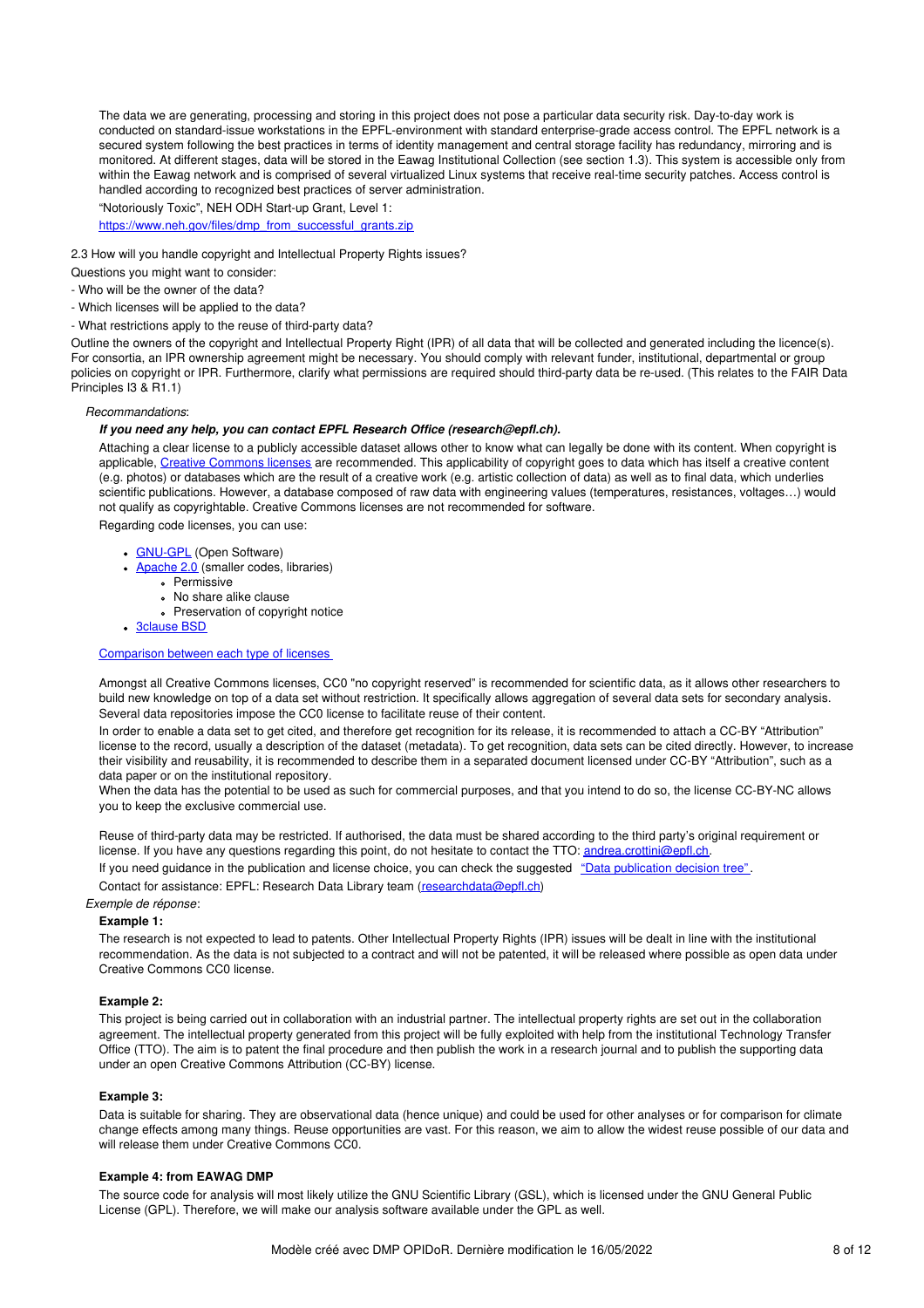# **3. Data storage and preservation**

3.1 How will your data be stored and backed-up during the research?

Questions you might want to consider:

- What is your storage capacity and where will the data be stored?

- What are the back-up procedures?

Please mention what the needs are in terms of data storage and where the data will be stored.

Please consider that data storage on laptops or hard drives, for example, is risky. Storage through IT teams is safer. If external services are asked for, it is important that this does not conflict with the policy of each entity involved in the project, especially concerning the issue of sensitive data. Please specify your back-up procedure (frequency of updates, responsibilities, automatic/manual process, security measures, etc.)

*Exemple de réponse*:

**Example 1:**

Storage and back up will be in three places:

- On Laptop of [*Name of Researcher*]
- On institutional collaborative storage
- Other (please specify)

[*Name of Researcher*] will be responsible for the storage and back up of data. This will be done weekly. Backups on the institutional infrastructure are automated using the RSYNC tool.

## **Example 2:**

Original notebooks and hardcopies of all NMR and mass spectra are stored in the PI's laboratory. Additional electronic data will be stored on the PI's computer, which is backed up daily. Additionally, the laboratory will make use of the PI's lab server space at institution's storage facility for a second repository of data storage. The PI's lab has access to up to 1 terabyte of information storage, which can be expanded if needed.

All the project data will be stored using the institution's Collaborative Storage, which is backed-up on a regular basis.

# **Example 3:**

All our data will be uploaded to our Electronic Laboratory Notebook ( *please specify which one, and where it is installed*). The data is stored on institutional storage facilities and it is set up by our IT support to be automatically backed up daily.

# **Example 4:**

The EPFL centralized file storage service follows the best practices and standards regarding storage, for instance high availability, multiple levels of data protection, partnership with providers for support. The service is managed centrally by the hosting department of the Vice Presidency for Information Systems (VPSI) and ensures security, coherence, pertinence, integrity and high-availability.

Two distinct storage locations can be found on the EPFL campus with replication between the two. (Please note that these two different storage options correspond to different payments.) Physical servers' pairing and clustering guarantees local redundancy of data. Moreover, volume mirroring protects data in case of disaster on the primary site. The copy is asynchronous and automatic and runs every two hours. The file servers are virtualized for separation between logical data and physical storage, RAID groups ensure physical storage protection: data is split in chunks written on many disks with double parity. Moreover, volume snapshots are used and can allow user restoration of previous versions if need be. For specific needs, optional backup on tape can also be done.

Access to the data is managed by the owner of the volumes through the identity management system of EPFL. Any person who needs access to data has therefore to be a registered and verified user in the identity management system.

### **Example 5: from EAWAG DMP**

Our team stores the data to be analyzed along with the results using Eawag file services. [copy text from Eawag standard snippet "file services - backup"] To easily share data with our collaborators in Fribourg, we synchronize those data with a folder on [SWITCHdrive.](https://opendata.eawag.ch/dmp/Eawag_SNSF_DMP_Guide.html#eawag-file-services) Since this is sensitive personal data, the folder being synchronized contains encrypted files (public key encryption, key-pairs specifically created for this project).

*Recommandations*:

### **EPFL recommendations**

See EPFL Library FastGuide #10 "Storage, [preservation](https://infoscience.epfl.ch/record/265349?&ln=en) and publication", FastGuide #03 "Cost of Research Data [Management"](https://infoscience.epfl.ch/record/265349?&ln=en) and EPFL Library Cost Calculator for Data Management.

Institutional storage solutions:

For EPFL you can find the institutional storage option on this web page: https://support.epfl.ch/help? [id=epfl\\_service\\_status&service=49a363acdb34c700ef64731b8c96191f](https://support.epfl.ch/help?id=epfl_service_status&service=49a363acdb34c700ef64731b8c96191f)

### 3.2 What is your data preservation plan?

Questions you might want to consider:

- What procedures would be used to select data to be preserved?

- What file formats will be used for preservation?

Please specify which data will be retained, shared and archived after the completion of the project and the corresponding data selection procedure (e.g. long-term value, potential value for re-use, obligations to destroy some data, etc.). Please outline a long-term preservation plan for the datasets beyond the lifetime of the project.

In particular, comment on the choice of file formats and the use of community standards.

*Exemple de réponse*: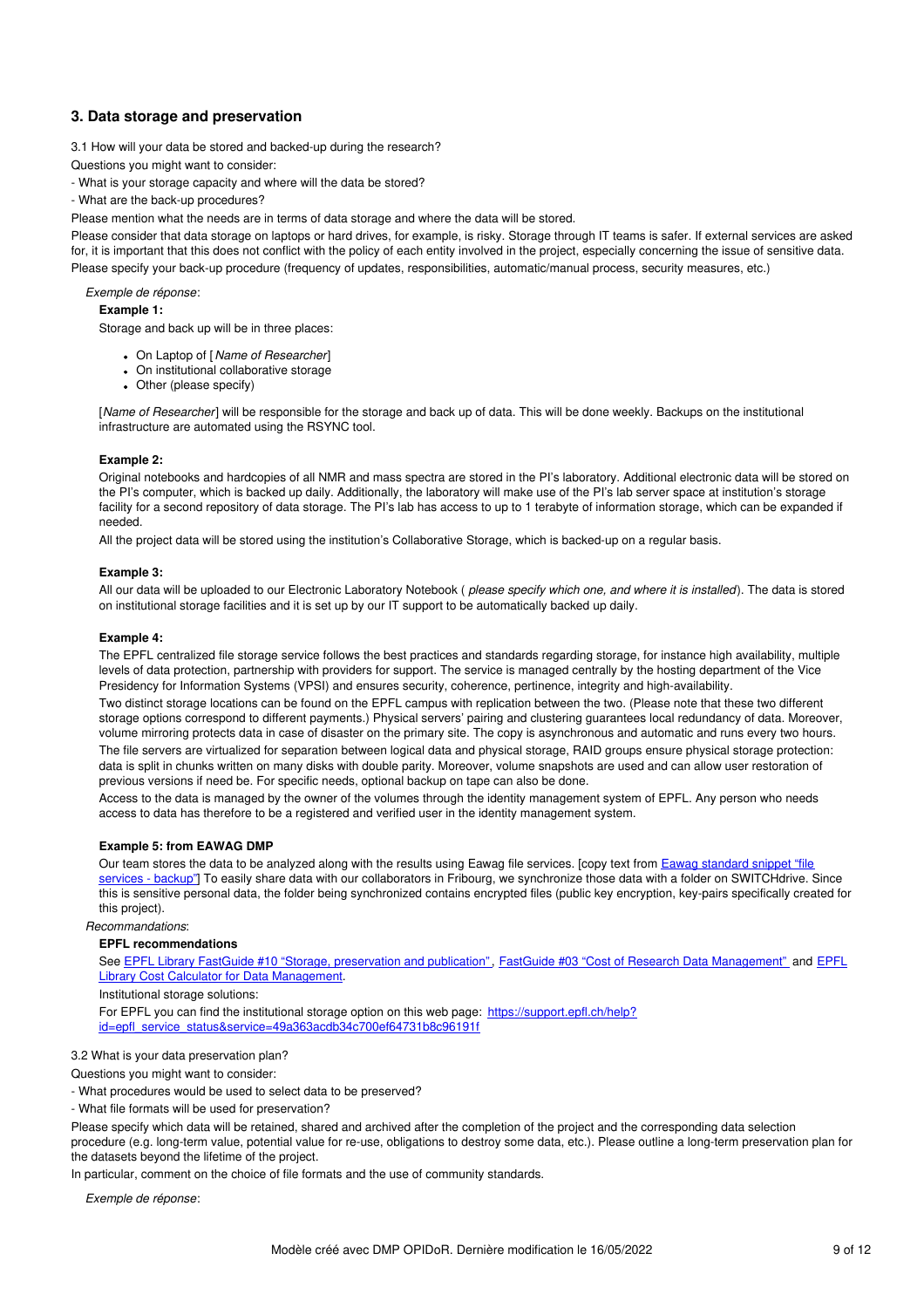### **Example 1:**

Data will be stored for a minimum of three years beyond award period, per funder's guidelines. If inventions or new technologies are made in connection data, access to data will be restricted until invention disclosures and/or provisional patent filings are made with the institutional Technology Transfer Office.

### **Example 2:**

Where possible, we will store files in open archival formats e.g. Word files converted to PDF-A or simple text files encoded in UTF-8 and Excel files converted to CSV. In case this is not possible, we will include information on the software used and its version number.

## **Example 3**:

Data will be stored on EPFL servers and will be preserved for the long term on Zenodo.

*Recommandations*:

### **EPFL recommendations**

Describe the procedure, (appraisal methods, selection criteria …) **used to select data to be preserved**. Note that preservation does not necessarily mean publication (e.g. personal sensitive data may be preserved but never published), but publication means generally preservation.

This section should answer the following questions:

- What data will be preserved in the long term **selection criteria**, in particular:
- **Reusability of the data**: quality of metadata, integrity and accessibility of data, license allowing reuse, readability of data (chosen file formats)
- **Value of the data**: indispensable data, completeness of the data or data set, uniqueness, possibility to reproduce the data in the same conditions and at what cost, interest of the data, potential of reuse
- **Ethical considerations**
- **Stakeholders requirements**

- **Costs**: additional costs that come for depositing data in a repository or data archive of your choice (costs anticipation and budgeting)

Selection basically has to be done together with or by the data producer or someone else with deep specialist knowledge.

- What data curation process(es) will be applied, i.e.: anonymization (if necessary), metadata improvement, format migration, integrity check, measures to ensure accessibility.
- Data retention period (0, 5, 10, 20 years or unlimited)
- Decision to make the data public
- Use of sensitive data (i.e. privacy issues, ethics, or intellectual property laws)
- Definition of the responsible person for data (during the process of selection and after the end of the project)

Other criteria from the Digital [Curation](http://www.dcc.ac.uk/resources/how-guides/appraise-select-data) Center (UK). In addition, select appropriated preservation formats (see section 1.1) and data description or metadata (see section 1.3).

See **EPFL Library FastGuide #10 "Storage, [preservation](https://infoscience.epfl.ch/record/265349?&ln=en) and publication"**.

Contact for assistance: EPFL: Research Data Library team ([researchdata@epfl.ch](mailto:researchdata@epfl.ch))

# **4. Data sharing and re-use**

4.1 How and where will the data be shared?

Questions you might want to consider

- On which repository do you plan to share your data?

- How will potential users find out about your data?

Consider how and on which repository the data will be made available. The methods applied to data sharing will depend on several factors such as the type, size, complexity and sensitivity of data.

Please also consider how the reuse of your data will be valued and acknowledged by other researchers.

(This relates to the FAIR Data Principles F1, F3, F4, A1, A1.1, A1.2 & A2)

## *Exemple de réponse*:

# **Example 1:**

Some of the ongoing data will be shared on [*Researcher*]'s Github repository (results and code from the project, data from twitter searches). Major revisions of this page will be backed up using the Github-Zenodo connection (see: <https://guides.github.com/activities/citable-code/>). All other data we will be, where possible and if no further exploitation can be made, published on Zenodo under CC0 license.

We chose Zenodo because it supports the FAIR principles (<http://about.zenodo.org/principles/>). The immediate publication at the end of the project aims to minimize the data loss risk, while the 2 years embargo guarantees us to be first to exploit our data. Zenodo implements longterm preservation features, notably bitstream preservation.

# **Exemple 2:**

For this project, the National Geoscience Data Centre (NGDC) (see <http://www.bgs.ac.uk/services/ngdc/home.html>) is the most suited repository. As it is adapted to geodata, it facilitates storage and allows interactive geographical search. In addition, many other researchers in our field are familiar with it.

This repository requires the deposition under Open Governement Licence (see: [http://www.nationalarchives.gov.uk/doc/open-government](http://www.nationalarchives.gov.uk/doc/open-government-licence/version/3/)licence/version/3/), which demands attribution when the data is reused (our dataset must by cited, similarly to the CC-BY license).

*Recommandations*:

#### **EPFL recommendations**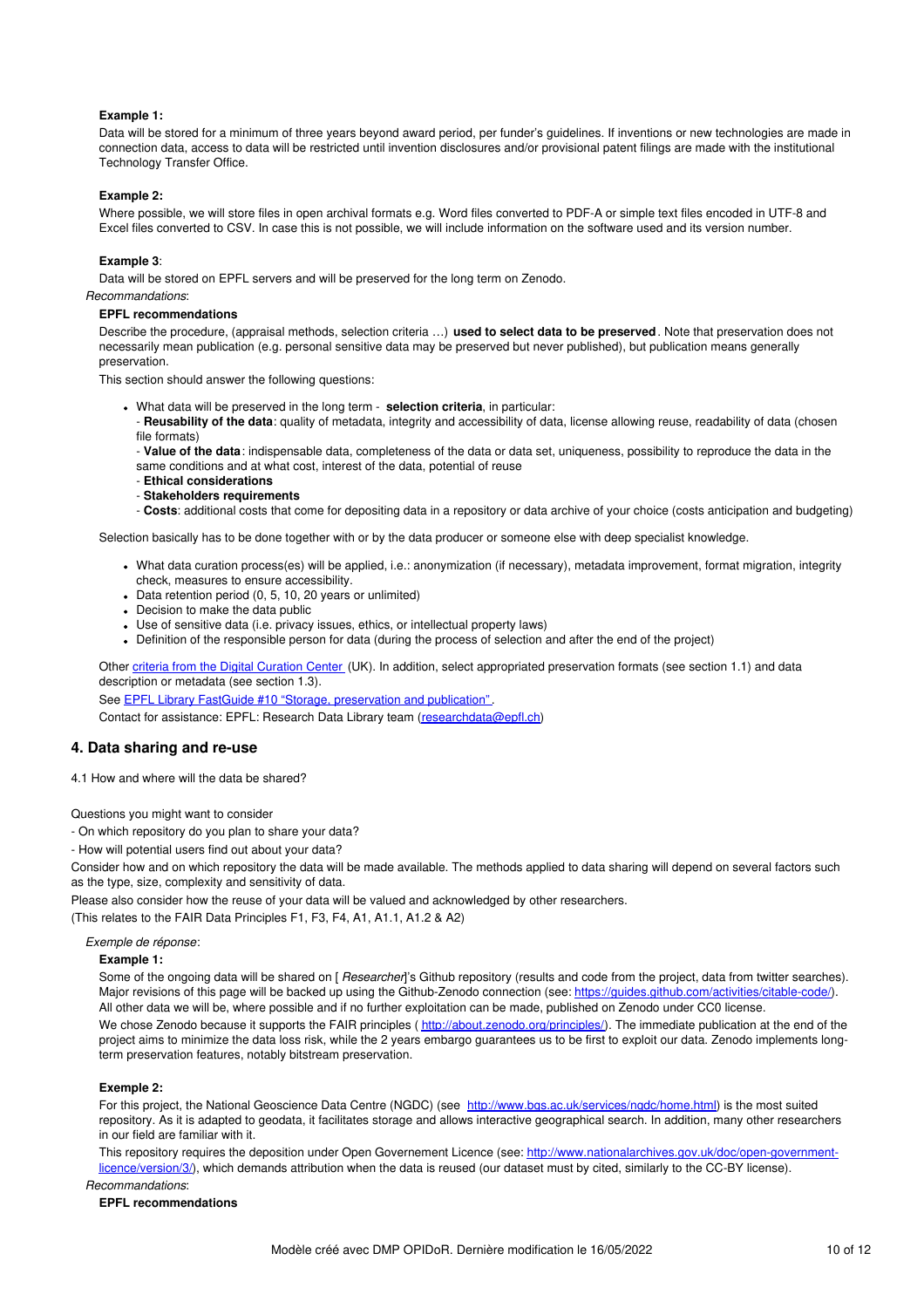This part depends on whether your data are sharable. If you are in doubt, when patents could be considered for instance, contact the [TTO](https://tto.epfl.ch/). It is recommended to **publish data in well established** (or even certified) domain specific **repositories**, if available:

- [re3data](http://www.re3data.org/browse/by-subject/) is a repository directory allowing to select repositories by subject and level of trust (e.g. certifications)
- ETH Zurich researchers are encouraged to publish data in ETH's own Research [Collection](https://www.research-collection.ethz.ch/) repository to ensure full compliance with ETH regulations.
- EPFL Library provides support to guide researchers in the choice of an appropriate (disciplinary) repository.

A project for an EPFL institutional repository is currently ongoing (expected for 2020).

However, EPFL strongly encourages its researchers to use disciplinary repositories when they exist.

In domains for which no suitable subject repositories are available, generalist repositories are available.

Among the most common used:

- [Zenodo](https://zenodo.org/)(free, maximum 50GB/dataset, hosted by CERN)
- [Dryad](http://datadryad.org/) (120\$ for the first 20GB and 50\$ for additional GB, Non-profit organization)
- [Figshare](https://figshare.com/) (free upload, maximum 5GB / dataset, commercial company)

**Note**: SNSF does not pay for storage in commercial data repositories (even though data preparation costs are eligible). Check the SNSF's criteria for non-commercial repositories [\(http://www.snf.ch/en/theSNSF/research-policies/open\\_research\\_data/Pages/data-management](http://www.snf.ch/en/theSNSF/research-policies/open_research_data/Pages/data-management-plan-dmp-guidelines-for-researchers.aspx)plan-dmp-guidelines-for-researchers.aspx, section 5.2). If you choose a commercial repository, read carefully the Terms of service to check if they respond to your needs and to your institutions' ones as well as to your institutional (data) policy. See also EPFL Library Cost Calculator for Data [Management.](https://rdmepfl.github.io/costcalc/)

4.2 Are there any necessary limitations to protect sensitive data?

Questions you might want to consider:

- Under which conditions will the data be made available (timing of data release, reason for delay if applicable)?

Data have to be shared as soon as possible, but at the latest at the time of publication of the respective scientific output.

Restrictions may be only due to legal, ethical, copyright, confidentiality or other clauses.

Consider whether a non-disclosure agreement would give sufficient protection for confidential data.

(This relates to the FAIR Data Principles A1 & R1.1)

## *Exemple de réponse*:

## **Example 1:**

Data which underpins any publication will be made, wherever possible, available at the time of publication. All unpublished data will be deposited in a data repository 12 months after the end of the award, if there are no other exploitation to be made.

### **Example 2:**

Astronomical data will be diffused but under an embargo of one year for priority of exploitation reasons.

# **Example 3: from EAWAG DMP**

The extensive household survey about water-borne diseases poses severe challenges with regard to anonymization, since simple pseudonymization might not be sufficient to guard against the identification of individual households by an inference attack that uses other available information.

Therefore we will be only able to publish summary statistics together with the associated article. If a sufficiently anonymized dataset turns out to still hold scientific value, we will publish it no later than one year after completion of the project.

*Recommandations*:

# **EPFL recommendations**

You may mention specifically the conditions under which the data will be made available:

- there are no sensitive data
- the data are not available at the time of publication
- the data are not available before publication
- the data are available after the embargo of ...
- the data are not available because of the patent of … for a period of…

Contact for assistance: EPFL: Research Data Library team ([researchdata@epfl.ch](mailto:researchdata@epfl.ch))

4.3 All digital repositories I will choose are conform to the FAIR Data principles

## Yes

### *Recommandations*:

The SNSF requires that repositories used for data sharing are conformed to the FAIR Data Principles. For more information, please refer to the SNSF's [explanation](http://www.snf.ch/SiteCollectionDocuments/FAIR_principles_translation_SNSF_logo.pdf) of the FAIR Data Principles .

You can find certified repositories in [Re3data.org](http://www.re3data.org/%20), an exhaustive registry of data repositories.

4.4 I will choose digital repositories maintained by a non-profit organisation

- Yes
- $\blacksquare$  No